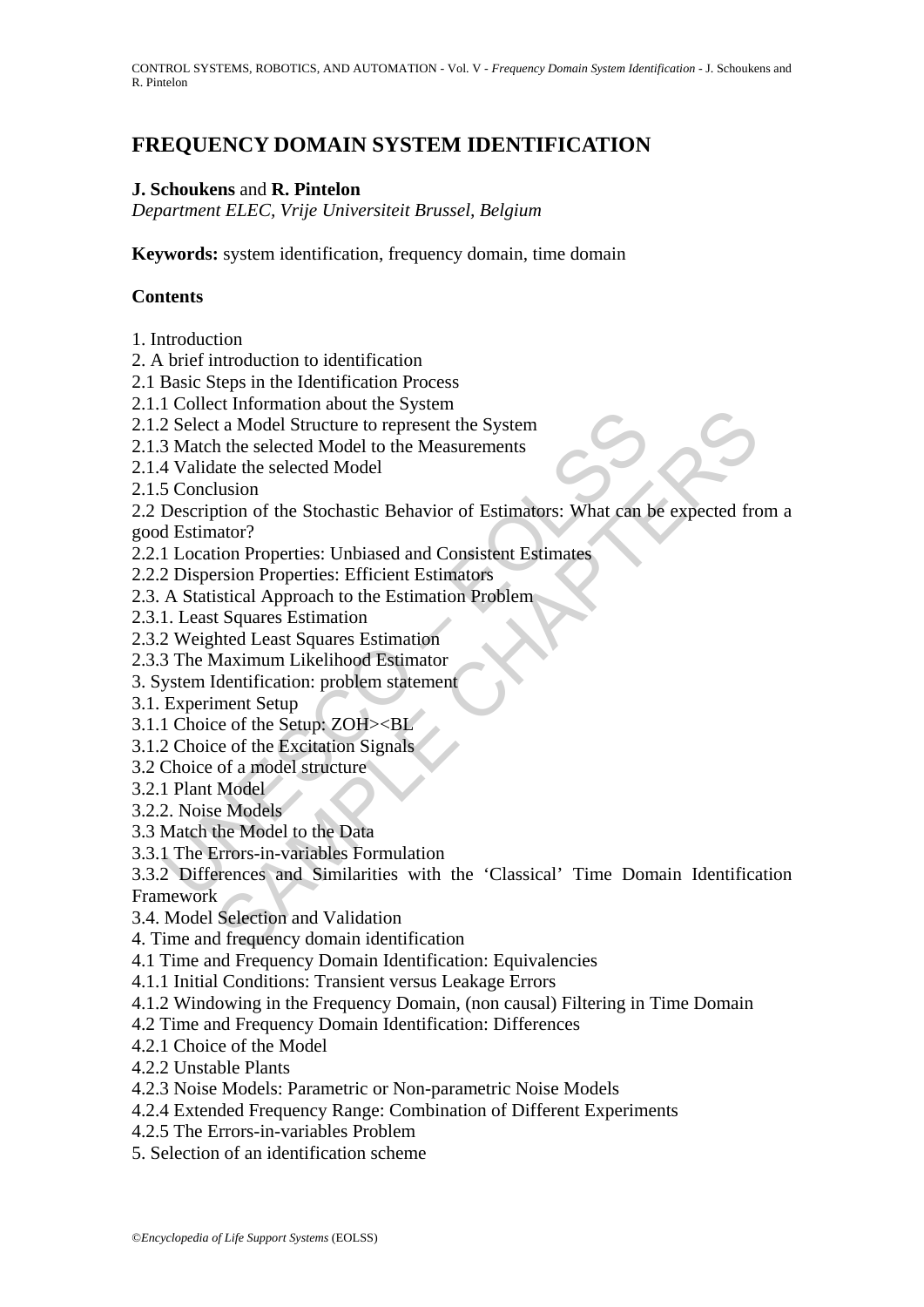5.1 Questions 5.1.1 Application? 5.1.2 Domain? 5.1.3 Excitation? 5.1.4 Noise? 5.2. Advices Glossary Bibliography Biographical Sketches

#### **Summary**

give first a general but very concise introduction to identification<br>the identification of dynamic systems, where most attention is<br>cets of the identification problem. Eventually we deal with the ch<br>ain and frequency domai is a general but very concise introduction to identification. Next we zoom<br>trification of dynamic systems, where most attention is spent to the<br>the dentification problem. Eventually we deal with the choice between<br>defenden In this chapter, a discussion of frequency domain identification methods is given. Here, we give first a general but very concise introduction to identification. Next we zoom in on the identification of dynamic systems, where most attention is spent to the user aspects of the identification problem. Eventually we deal with the choice between time domain and frequency domain identification methods, guiding the user to reasonable solutions for his problem. Some of the suggested methods will be explained in *Identification of Linear Systems in Time Domain* that deals with time domain identification methods.

In the article level contributions, we first deal with nonparametric frequency response measurements. The second contribution gives a more detailed discussion of parametric frequency domain identification methods. The third article is focused on modal analysis. Typical for these vibration problems is the very large number of outputs. The huge amounts of data require dedicated algorithms that balance between accuracy and memory/computing needs. In the last article, the relations between time domain and frequency domain identification is discussed.

# **1. Introduction**

The goal of identification is to build a model of reality, starting from a finite set of observations. At the first glance this might seem to be a simple task, however, in practice it becomes involved because a perfect model does not exist, and the observations are disturbed by noise. Moreover, nature as a whole is too complex to be modeled; we concentrate our efforts on just one part of reality at a time, called the system, the rest of nature being referred to as the environment of the system.

Interactions between the system and its environment are described by input and output ports. So the task becomes to find a good model that describes the information that is present in the measurements of the signals at these input and output ports. In each identification task the same questions pop up: what experiments should be done? What models should be used? How to match the model to the data? How to check if all information from the experimental data is used? These are the basic questions that should be answered.

The complexity of the identification problem is illustrated by a very simple example. A group of students measures a resistor using the setup that is shown in Figure 1.They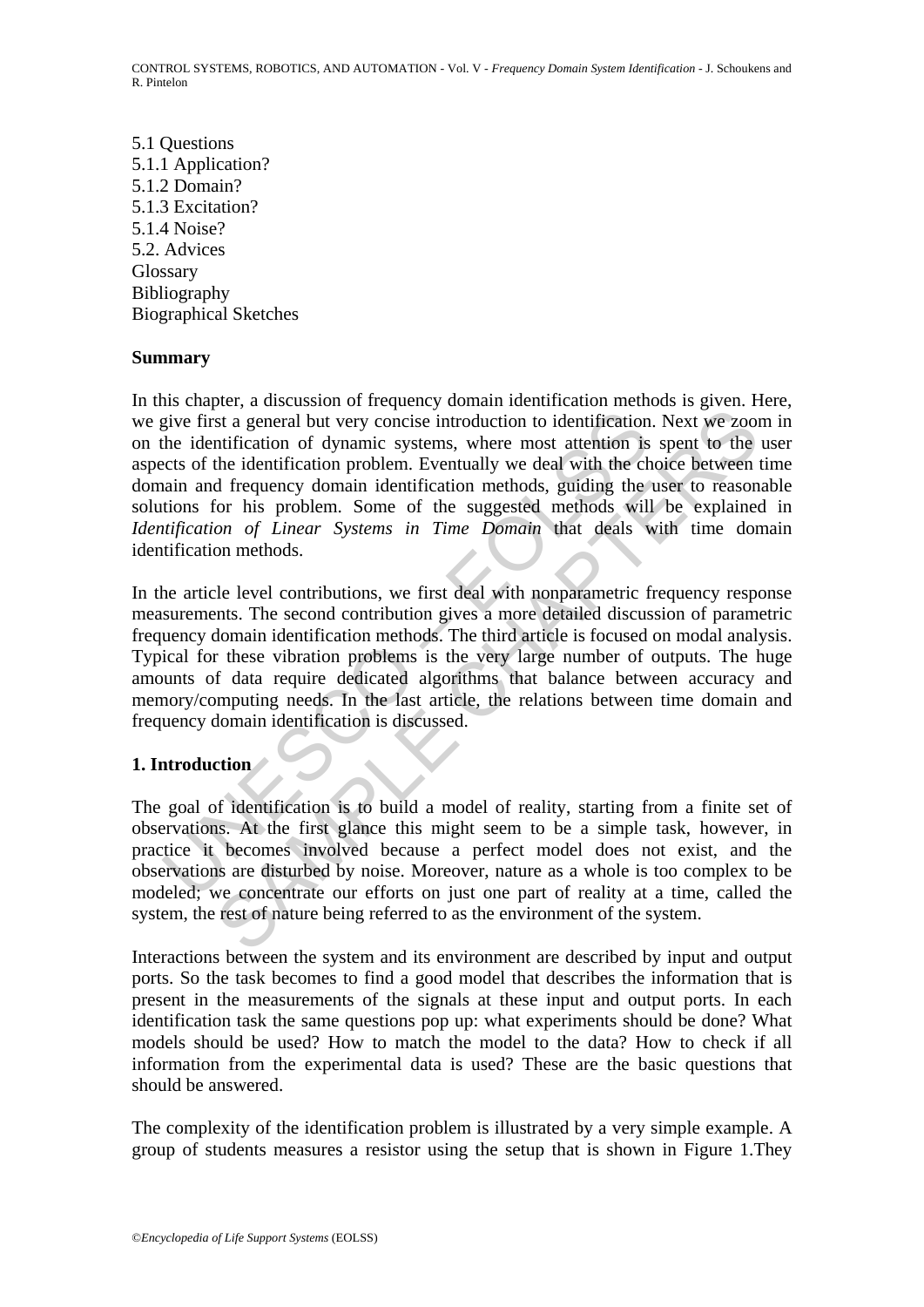passed a constant but unknown current through the resistor. The voltage  $u_0$  across the resistor and the current  $i_0$  through it were measured using a voltmeter and an ampere meter. The input impedance of the voltmeter is very large compared with the unknown resistor so that all the measured current is assumed to pass through the resistor. A set of voltage and current measurements, respectively,  $u(k)$ ,  $i(k)$  with  $k = 1, 2, ..., N$  is made, resulting in a set of measured resistance values  $R(k) = u(k)/i(k)$ . The measurement results are shown in Figure 2.



Figure 2. Left side: Measurement results  $u(k)$ ,  $i(k)$  and  $R(k) = u(k) / i(k)$ . Right side: The estimated value of the resistor using 3 different estimators.

For the model, Ohm's law is used:  $u = Ri$ . There is no unique solution to match this model to the measurements. Here we compare 3 alternatives:

$$
\hat{R}_{SA}(N) = \frac{1}{N} \sum_{k=1}^{N} \frac{u(k)}{i(k)}
$$
 minimizing  $V_{SA}(R,N) = \sum_{k=1}^{N} (R(k) - R)^2$  (1)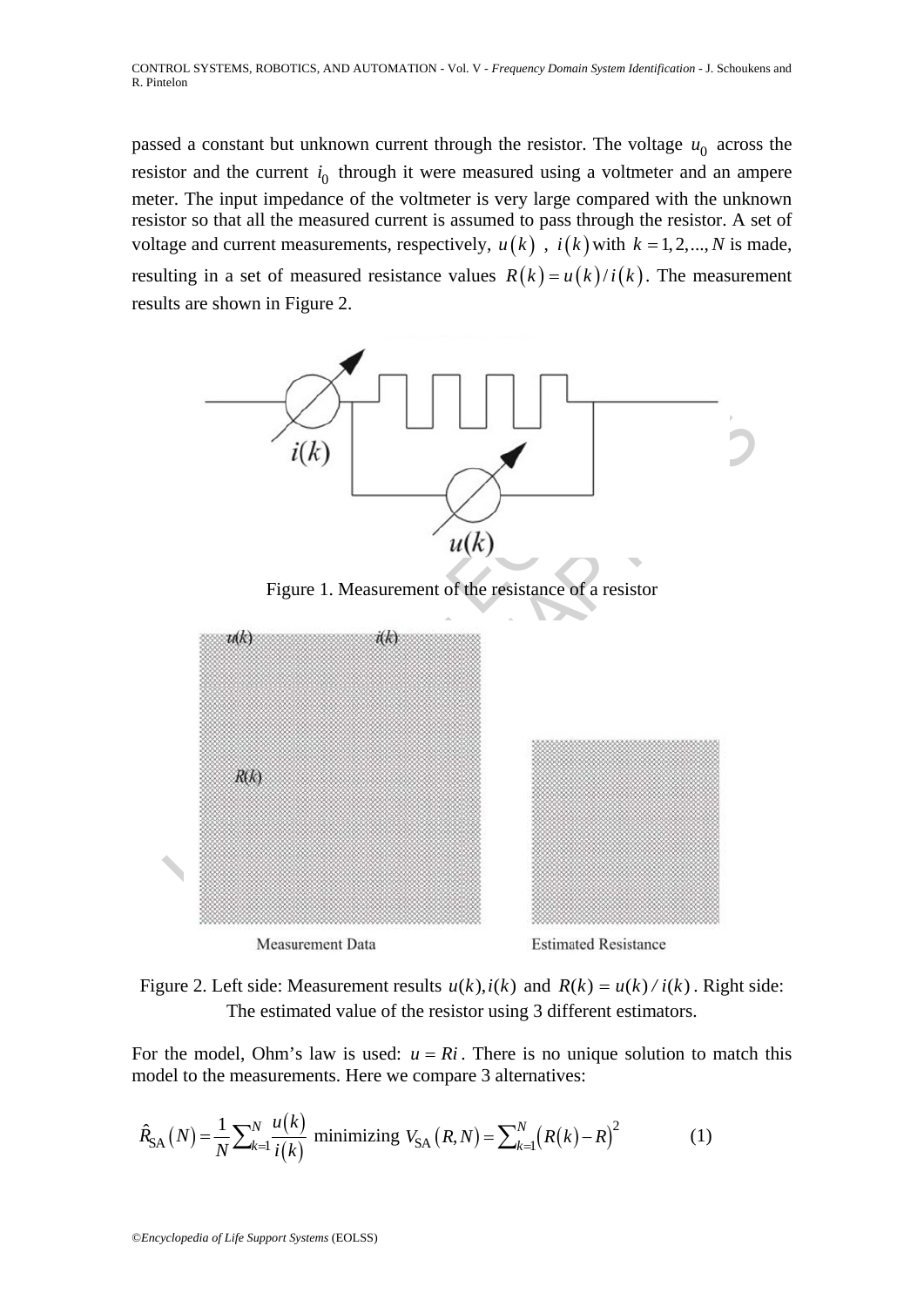CONTROL SYSTEMS, ROBOTICS, AND AUTOMATION - Vol. V - *Frequency Domain System Identification* - J. Schoukens and R. Pintelon

$$
\hat{R}_{LS}(N) = \frac{\frac{1}{N} \sum_{k=1}^{N} u(k) i(k)}{\frac{1}{N} \sum_{k=1}^{N} i^{2}(k)} \text{ minimizing } V_{LS}(R,N) = \sum_{k=1}^{N} (u(k) - Ri(k))^{2} \tag{2}
$$

$$
\hat{R}_{\text{EV}}\left(N\right) = \frac{\frac{1}{N} \sum_{k=1}^{N} u\left(k\right)}{\frac{1}{N} \sum_{k=1}^{N} i\left(k\right)} \text{ minimizing}
$$

$$
V_{\rm EV}\Big(R, i_{\rm p}, u_{\rm p}, N\Big) = \sum_{k=1}^N \Big(u(k) - u_{\rm p}\Big)^2 + \sum_{k=1}^N \Big(i(k) - i_{\rm p}\Big)^2
$$
, subject to  $u_{\rm p} = Ri_{\rm p}$ . (3)

The notations SA, LS, EV will become clear later on in this chapter. The index *N* indicates that the estimate is based on *N* observations. Note that each estimator in this case can be interpreted as the minimizer of a cost function that is used as a measure of the goodness of the fit.

notations SA, LS, EV will become clear later on in this chap<br>cates that the estimate is based on N observations. Note that eac<br>can be interpreted as the minimizer of a cost function that is us<br>goodness of the fit.<br>choice bons SA, LS, EV will become clear later on in this chapter. The index<br>at the estimate is based on N observations. Note that each estimator in<br>interpreted as the minimizer of a cost function that is used as a measur<br>so of The choice of the cost function determines the estimator and its properties. The three estimators result in the same estimate on noiseless data (replace  $u(k)$ ,  $y(k)$  by  $i_0$ ,  $u_0 = R_0 i_0$ . However, on noisy data their behavior is different, as is illustrated by a simulation. The raw measurements and the estimated resistance values are given in Figure 2. From this figure a number of interesting observations can be made:

- All estimators have large variations for small values of *N* , and converge to an asymptotic value for large values of *N* . This corresponds to the intuitively expected behavior: if a large number of data points are processed we should be able to eliminate the noise influence due to the averaging effect.
- The asymptotic values of the estimators depend on the kind of averaging technique that is used. This shows that there is a serious problem: at least 2 out of the 3 methods converge to a wrong value. It is not even certain that any one of the estimators is doing well. This is quite disturbing and disappointing: even an infinite amount of measurements does not guarantee that the exact value is found.

These observations prove very clearly that a good theory is needed to explain and understand the behavior of candidate estimators. This will allow us to make a sound selection out of many possibilities and to indicate in advance, before running expensive experiments, if the selected method is prone to serious shortcomings.

#### **2. A Brief Introduction to Identification**

In this section we consider the general identification problem. First we discuss the basic steps that can be recognized in every identification procedure. Next we develop some tools to describe the stochastic behavior of estimates. This allows us to understand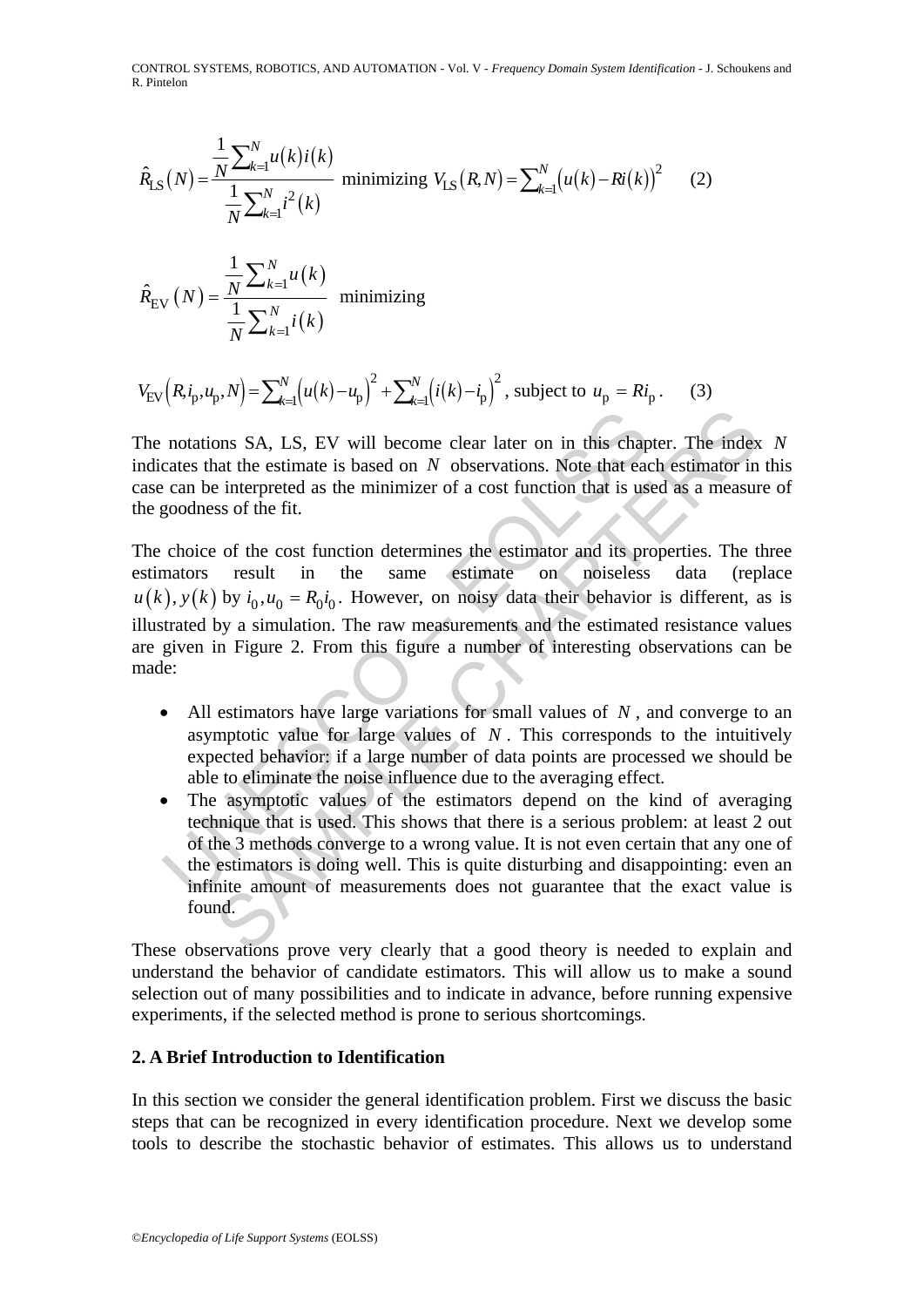better what can be expected from a 'good' estimator. Finally we present a statistical approach to the identification problem.

# **2.2 Basic Steps in the Identification Process**

Each identification session consists of a sequence of basic steps:

- Collect information about the system;
- Select a model structure to represent the system;
- Choose the model parameters to fit the model as closely as possible to the measurements: selection of a "goodness of fit" criterion;
- Validate the selected model.

Each of these points is discussed in more detail in the following.

# **2.1.1 Collect Information about the System**

1 Collect Information about the System<br>
e want to build a model for a system we should get information all<br>
by just vatching the natural fluctuations (e.g. vibration analysis<br>
tetd by normal traffic, but most often it is m See points is used as a more detain in the formation about the **System**<br>to build a model for a system we should get information about it. This cast<br>st watching the natural fluctuations (e.g. vibration analysis of a bridge If we want to build a model for a system we should get information about it. This can be done by just watching the natural fluctuations (e.g. vibration analysis of a bridge that is excited by normal traffic), but most often it is more efficient to set up dedicated experiments that actively excite the system (e.g. controlled excitation of a mechanical structure using a shaker). In the latter case the user has to select an excitation that optimizes his/her own effort (e.g. minimum cost, minimum time or minimum power consumption for a given measurement accuracy) within the operational constraints (e.g. the excitation should remain below a maximum allowable level). The quality of the final result can heavily depend on the choices that are made.

# **2.1.2 Select a Model Structure to represent the System**

A specific model should be selected to represent the system. Again a wide variety of possibilities exist such as

# **•***parametric versus non-parametric models*

In a parametric model, the system is described using a limited number of characteristic quantities called the parameters of the model, while in a non-parametric model the system is characterized by measurements of a system function at a large number of points.

Examples of parametric models are the transfer function of a filter described by its poles and zeros, the equations of motion of the piston in a reciprocating engine , etc. An example of a non-parametric model is the description of a filter by its impulse response at a large number of points.

Usually it is simpler to create a non-parametric model than a parametric one because the modeler needs less knowledge about the system itself in the former case. However, physical insight and concentration of information are more significant for parametric models than for non-parametric ones.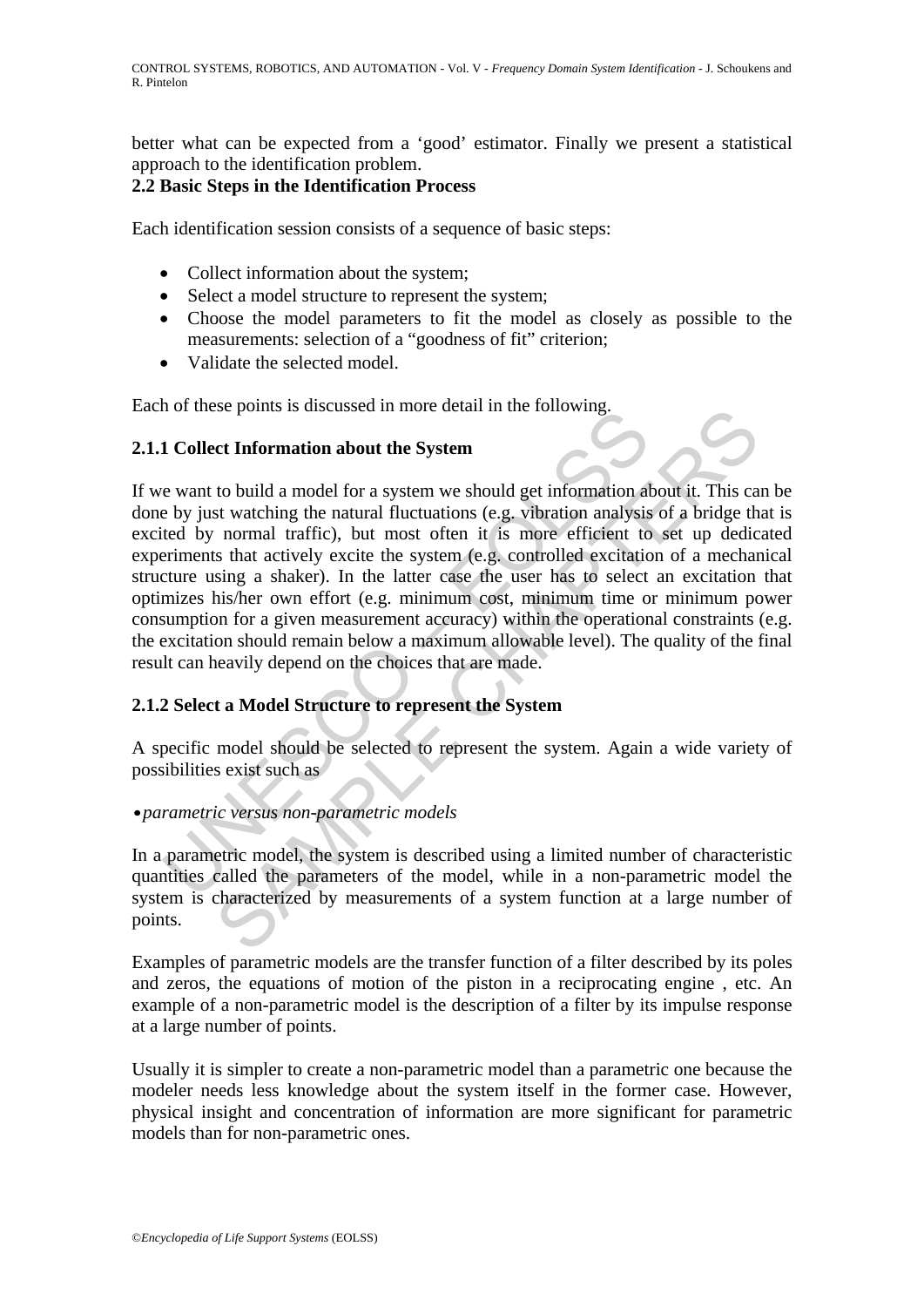#### **•***white box models versus black box models*

In the construction of a model, physical laws, whose availability and applicability depend on the insight and skills of the experimenter, can be used (Kirchhoff's laws, Newton's laws, etc.). Specialized knowledge relating to different scientific fields may be brought into this phase of the identification process. The modeling of a loudspeaker, for example, requires extensive understanding of mechanical, electrical and acoustical phenomena. The result may be a physical model, based on comprehensive knowledge of the internal functioning of the system. Such a model is called a *white box model*.

Another approach is to extract a *black box model* from the data. Instead of developing a model based upon physical insight and knowledge, a mathematical model is proposed which allows sufficient description of any observed input and output measurements. This reduces the modeling effort significantly.

is reduces the modeling effort significantly.<br>
example, instead of modeling the loudspeaker using physical lation, taking the form of a high-order transfer function, could<br>
cice between the different methods depends on th Ess the modeling effort significantly.<br>
Le, instead of modeling the loudspeaker using physical laws, an input-ou-<br>
Le, instead of modeling the loudspeaker using physical laws, an input-ou-<br>
king the form of a high-order t For example, instead of modeling the loudspeaker using physical laws, an input-output relation, taking the form of a high-order transfer function, could be proposed. The choice between the different methods depends on the aim of the study: the white box approach is better for gaining insight into the working principles of a system, but a black box model may be sufficient if the model will only be used for prediction of the output.

#### **•***linear models versus non-linear models*

In real life almost every system is non-linear, but often linear approximation are made to simplify the problems. The validity of linearization depends strongly on the intended use of the model. For example, a non-linear model is needed to describe the distortion of an amplifier, but a linear model will be sufficient to represent its transfer characteristics if the linear behavior is dominant and is the only interest.

#### **•***linear-in-the-parameters versus non-linear-in-the-parameters*

A model is called linear-in-the-parameters if there exists a linear relation between these parameters and the error that is minimized. This does not imply that the system itself is linear. For example  $\varepsilon = y - (a_1 u + a_2 u^2)$  is linear in the parameters  $a_1$  and  $a_2$  but describes a non-linear system. On the other hand

$$
\varepsilon(j\omega) = Y(j\omega) - \frac{a_0 + a_1 j\omega}{b_0 + b_1 j\omega} U(j\omega)
$$
\n(4)

describes a linear system but the model is non-linear in  $b_1$  and  $b_2$ . Linearity in the parameters is a very important aspect of models since it has a strong impact on the complexity of the estimators if a (weighted) least squares cost function is used. In that case the problem can be solved analytically for models that are linear in the parameters so that an iterative optimization problem is avoided. This is illustrated in Section 2.3.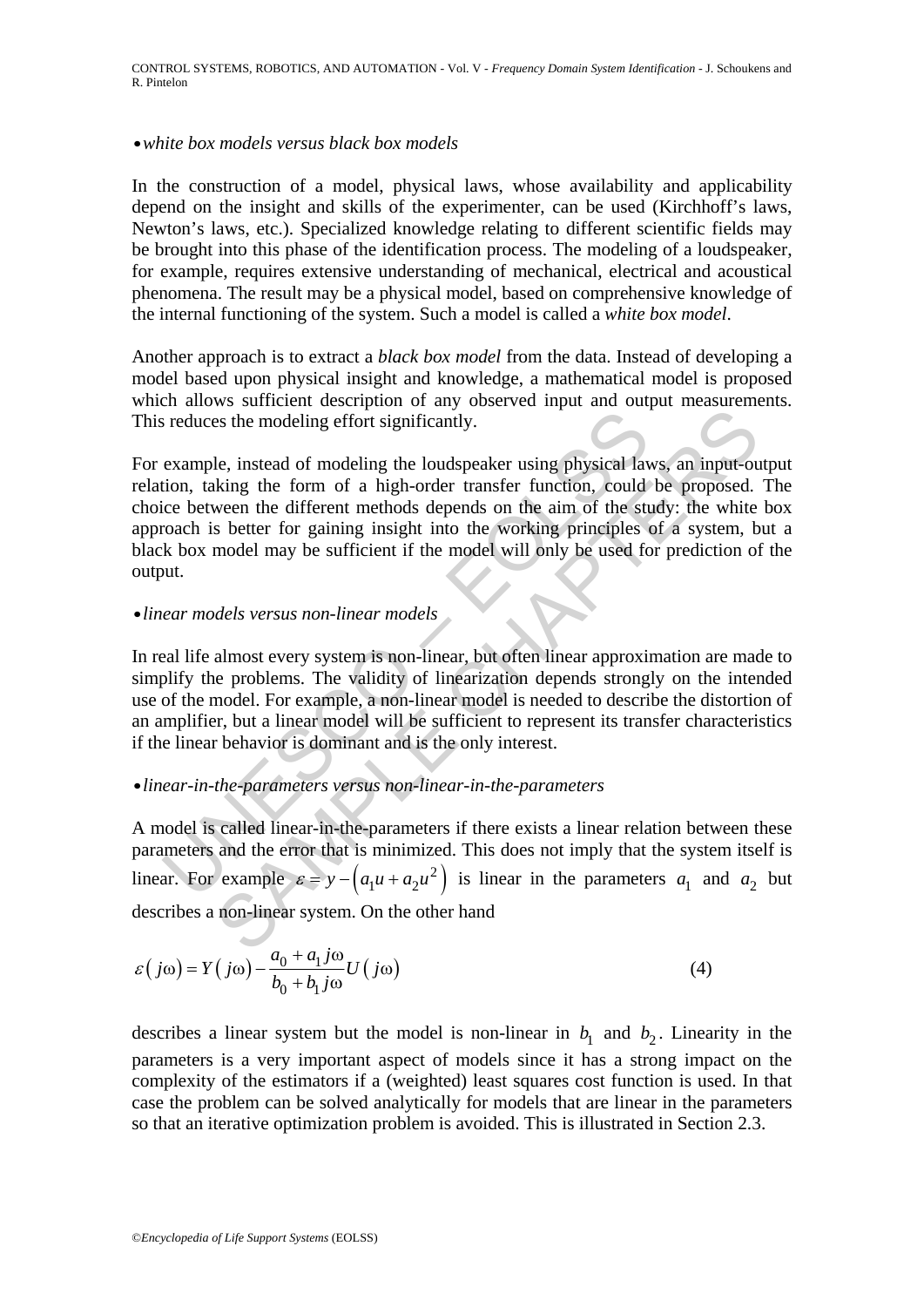# **2.1.3 Match the selected Model to the Measurements**

The selected model (e.g. a parametric transfer function model of given order) should be matched as closely as possible with the available information about the system. Mostly, this is done by minimizing a criterion that measures a goodness of the fit, like the cost functions in (1) to (3). The choice of this criterion is extremely important since it determines the stochastic properties of the final estimator. As seen from the resistance example, many choices are possible and each of them can lead to a different estimator with its own properties. Usually, the cost function defines a distance between the experimental data and the model. The cost function can be chosen on an *ad hoc* basis using intuition and insight, but there exists also a more systematic approach based on stochastic arguments as will be explained in Section 2.3.

# **2.1.4 Validate the selected Model**

**4 Validate the selected Model**<br>
ally, the validity of the selected model should be tested: does this<br>
alable data properly or are there still indications that some of the<br>
leled, indicating residual model errors? In prac late the selected Model<br>
validity of the selected model should be tested: does this model describe<br>
tata properly or are there still indications that some of the data are not<br>
ndicating residual model errors? In practice t Finally, the validity of the selected model should be tested: does this model describe the available data properly or are there still indications that some of the data are not well modeled, indicating residual model errors? In practice the best model  $(=$  the smallest errors) is not always preferred. Often a simpler model that describes the system within user-specified error bounds is preferred. Tools exist that guide the user through this process by separating the residual errors into different classes, for example unmodeled linear dynamics and non-linear distortions. From this information further improvements of the model can be proposed, if necessary.

During the validation tests it is always important to keep the application in mind. The model should be tested under the same conditions as it will be used later. Extrapolation should be avoided as much as possible. The application also determines what properties are critical.

# **2.1.5 Conclusion**

This brief overview of the identification process shows that it is a complex task with a number of interacting issues. It is important to pay attention to all aspects of this procedure, from experiment design to model validation, in order to get the best results. The reader should be aware of the fact that besides this list of actions other aspects are also important. A short inspection of the measurement setup can reveal important shortcomings that can jeopardize a lot of information. Good understanding of the intended applications helps to setup good experiments and is very important to make proper simplifications during the model building process. Many times, choices are made that are not based on complicated theories but are dictated by the practical circumstances.

In these cases a good theoretical understanding of the applied methods will help the user to be aware of the sensitive aspects of his techniques. This will enable him/her to put all his/her effort on the most critical decisions. Moreover, he/she will become aware of the weak points of the final model.

#### **2.2 Description of the Stochastic Behavior of Estimators: What can be expected**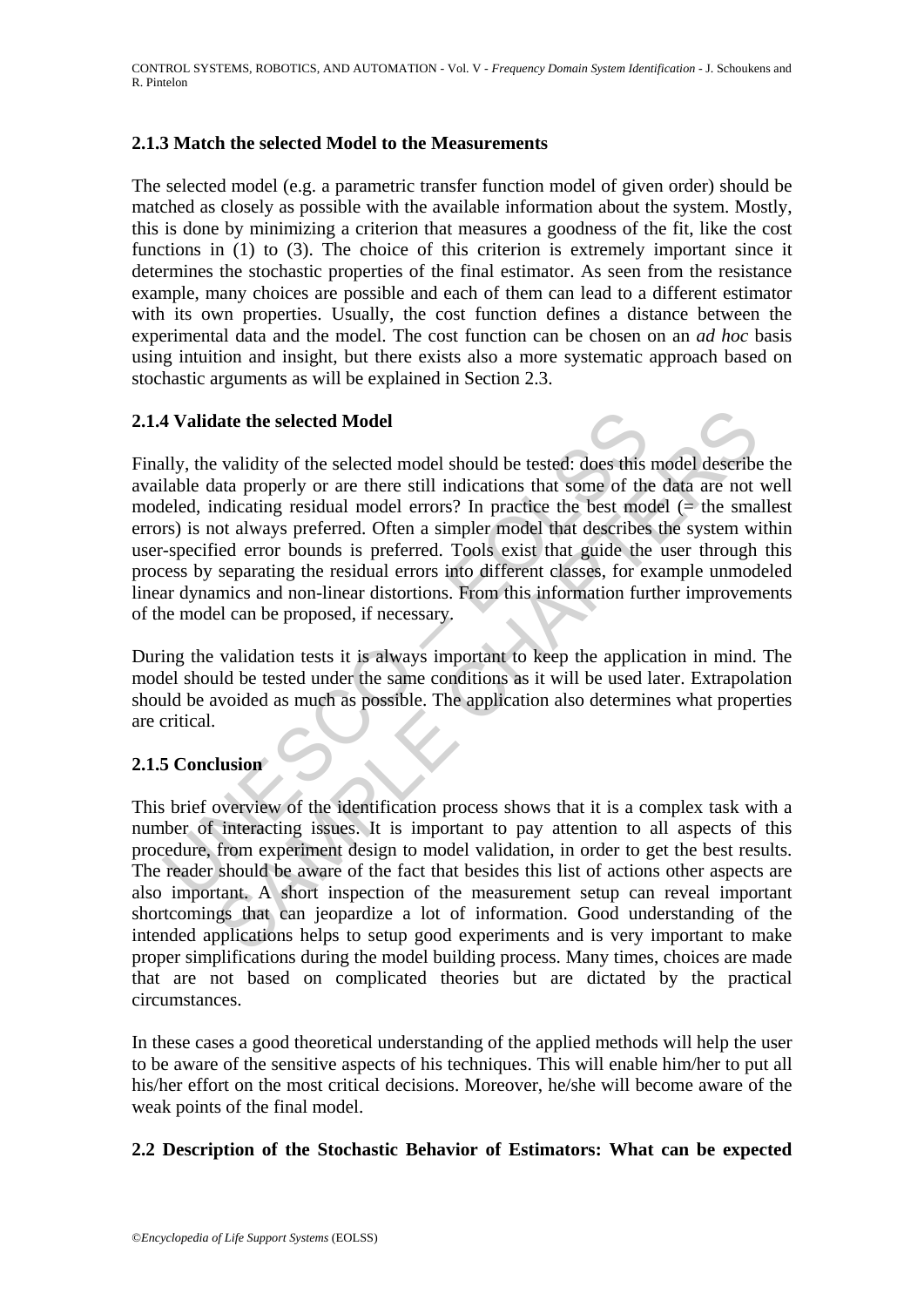# **from a good Estimator?**

Since the estimates are obtained as a function of a finite number of noisy measurements, they are stochastic variables as well. Their probability density functions (pdf) are needed in order to characterize them completely. However, in practice it is usually very hard to derive them, and the behavior of the estimates is described only by a few numbers, such as their mean value (as a description of the location) and the covariance matrix (to describe the dispersion). Both aspects are discussed below.

#### **2.2.1 Location Properties: Unbiased and Consistent Estimates**

ractical. What are the true parameters of a system? We can only<br>meters if an exact model exists. This is a purely imaginary situat<br>ays have model errors. For theoretical reasons it still makes serept of "true parameters", I. What are the true parameters of a system? We can only speak about<br>if an exact model exists. This is a purely imaginary situation: in practice<br>reduct errodel errors. For theoretical reasons it still makes sense to consi For simplicity, we choose the mean value over other possibilities like the median. It seems very natural to require that the mean equals the true value, but it turns out to be impractical. What are the true parameters of a system? We can only speak about true parameters if an exact model exists. This is a purely imaginary situation; in practice we always have model errors. For theoretical reasons it still makes sense to consider the concept of "true parameters", but it is clear at this point that we have to generalize to more realistic situations. One possible generalization is to consider the estimator evaluated in the noiseless situation as the "best" approximation. These parameters are then used as reference values to compare the results obtained from noisy measurements. The goal is then to remove the influence of the disturbing noise so that the estimator converges to this reference value.

*Definition 2.1 (unbiasedness):* An estimator  $\hat{\theta}$  of the parameters  $\theta_0$  is unbiased if  $E\{\hat{\theta}\} = \theta_0$ , for all true parameters  $\theta_0$ . Otherwise it is a biased estimator.

If the expected value only equals the true value for an infinite number of measurements, then the estimator is called asymptotically unbiased. In practice it turns out that (asymptotic) unbiasedness is a hard requirement to deal with. Often, it is very difficult or even impossible to find the expected value analytically; sometimes it does not even exist. Consequently, a more conveneint tool (e.g. consistency) is needed.

*Definition 2.2. (consistency):* An estimator  $\hat{\theta}(N)$  of the parameters  $\theta_0$  is weakly consistent, if it converges in probability to  $\theta_0$ : plim  $\hat{\theta}(N) = \theta_0$  $\theta_0$ : plim  $\theta(N) = \theta_0$  $\rightarrow$ = ∞ , and strongly consistent if it converges with probability one (almost surely) to  $\theta_0$ : a.s.  $\lim_{N \to \infty} \hat{\theta}(N) = \theta_0$  $\theta_0$ : a.s.  $\lim \theta(N) = \theta_0$  $\rightarrow$ = ∞ .

The precise explanation of these probability limits is beyond the scope of this chapter. Loosely speaking, it means that the pdf of  $\hat{\theta}(N)$  contracts around the true value  $\theta_0$ , or  $\lim_{N \to \infty} \text{Prob}\Big(\Big|\hat{\theta}(N) - \theta_0\Big| > \delta > 0\Big) = 0$  $|\ddot{\theta}(N)-\theta_0|>\delta$  $\rightarrow$  $-\theta_0$ |>  $\delta$  > 0|= ∞ . The major advantage of the consistency concept is purely mathematical: it is much easier to prove consistency than unbiasedness using probabilistic theories starting from the cost function interpretation.

# **2.2.2 Dispersion Properties: Efficient Estimators**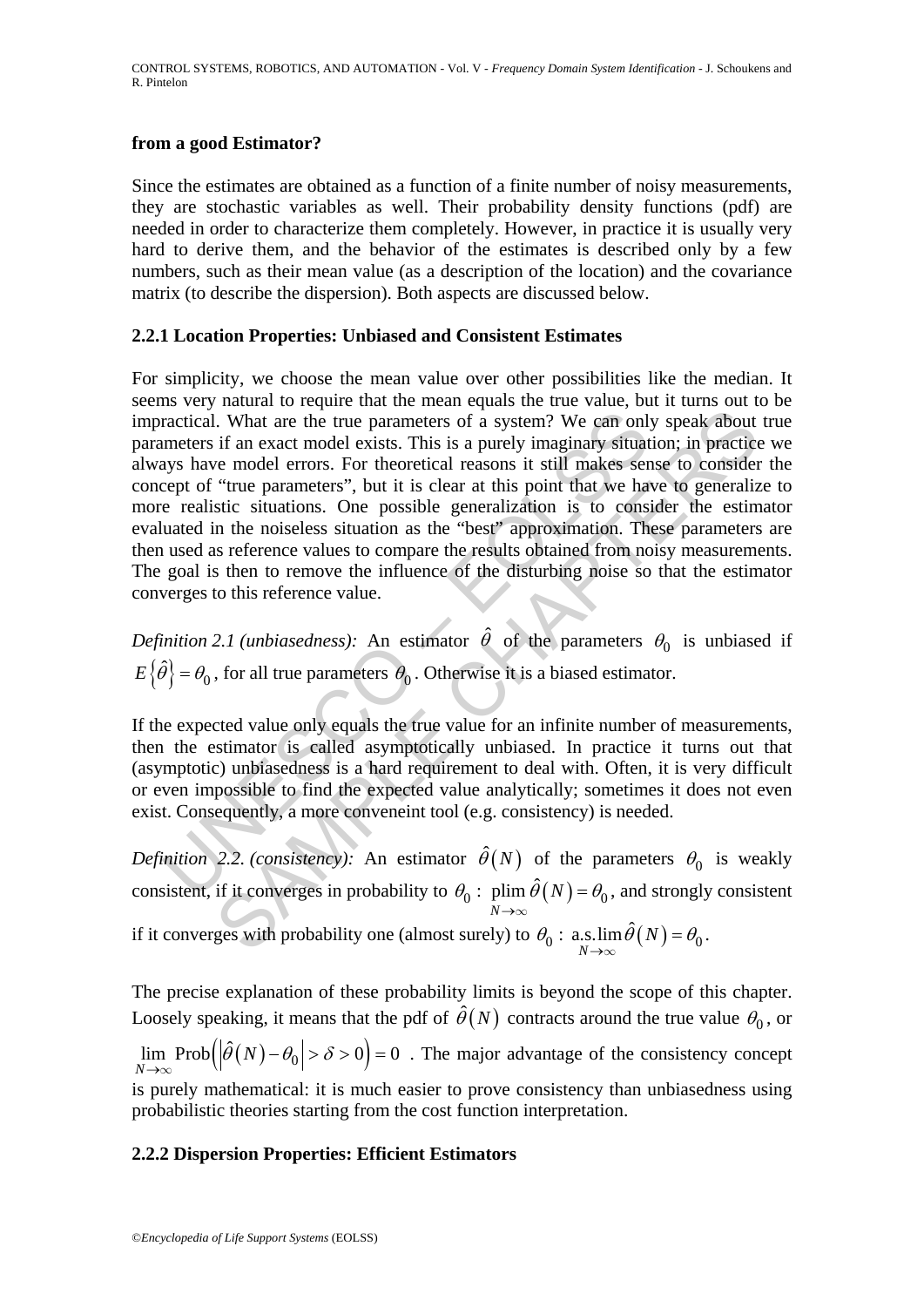We use the covariance matrix to describe the dispersion of an estimator, i.e. to ascertain how much the actual estimator is scattered around its limiting value? Again this choice, among other possibilities (like, for example, percentiles), is highly motivated from a mathematical point of view: within the stochastic framework used it will be quite easy to calculate the covariance matrix. As users we are highly interested in estimators with minimal errors. However, since we can collect only a finite number of noisy measurements it is clear that there are limits on the accuracy and precision we can reach. This is precisely quantified in the Cramér-Rao inequality. This inequality provides a lower bound on the covariance matrix of a(n) (un)biased estimator starting from the likelihood function. First we introduce the likelihood function; next we present the Cramér-Rao lower bound.

Consider the measurements  $z \in R^N$  obtained from a system described by a hypothetical, exact model that is parameterized in  $\theta$ . These measurements are disturbed by noise and are hence stochastic variables that are characterized by a probability density function  $f(z|\theta_0)$  that depends on the exact model parameters  $\theta_0$  with  $\int_{z \in R^N} f(z|\theta_0) dz = 1$ . Next we can interpret this relation conversely, viz., how likely is it that a specific set of measurements  $z = z_m$  are generated by a system with parameters  $\theta$ ? In other words, we consider now a given set of measurements and view the model parameters as the free variables:

$$
L(z_m|\theta) = f(z = z_m|\theta)
$$
 (5)

since the measurements  $z \in \mathbb{R}$  to columed from a system<br>tothetical, exact model that is parameterized in  $\theta$ . These measurem<br>noise and are hence stochastic variables that are characterize<br>sity function  $f(z|\theta_0)$  that the measurements  $z \in R$  contained nom a system decrease of the case of the case of the case of the case of  $|z|\theta_0$  and are hence stochastic variables that are characterized by a probable model that is parameterized in  $\$ with  $\theta$  the free variables.  $L(z_m|\theta)$  is called the likelihood function. In many calculations the log likelihood function  $\ell(z|\theta) = \ln(L(z|\theta))$  is used. In (5) we used  $z_m$ to indicate explicitly that we use the numerical values of the measurements that were obtained from the experiments. From here on we just use *z* as a symbol because it will be clear from the context what interpretation should be given to  $\zeta$ . The reader should be aware that  $L(z|\theta)$  is not a probability density function with respect to  $\theta$  since  $\int_{\theta} L(z|\theta) d\theta \neq 1$ . Notice the subtle difference in terminology, i.e. probability is replaced by likelihood.

The Cramér-Rao lower bound gives a lower limit on the covariance matrix of parameters. This limit is universal and independent of the selected estimator: no estimator that violates this bound can be found. It is given by

$$
CR(\theta_0) = \left(I_{n_\theta} + \frac{\partial b_\theta}{\partial \theta}\right)^T Fi^{-1}(\theta_0) \left(I_{n_\theta} + \frac{\partial b_\theta}{\partial \theta}\right)
$$
  
\n
$$
Fi(\theta_0) = E\left\{\left(\frac{\partial l(z|\theta)}{\partial \theta}\right)^T \left(\frac{\partial l(z|\theta)}{\partial \theta}\right)\right\} = -E\left\{\frac{\partial^2 l(z|\theta)}{\partial \theta^2}\right\}
$$
\n(6)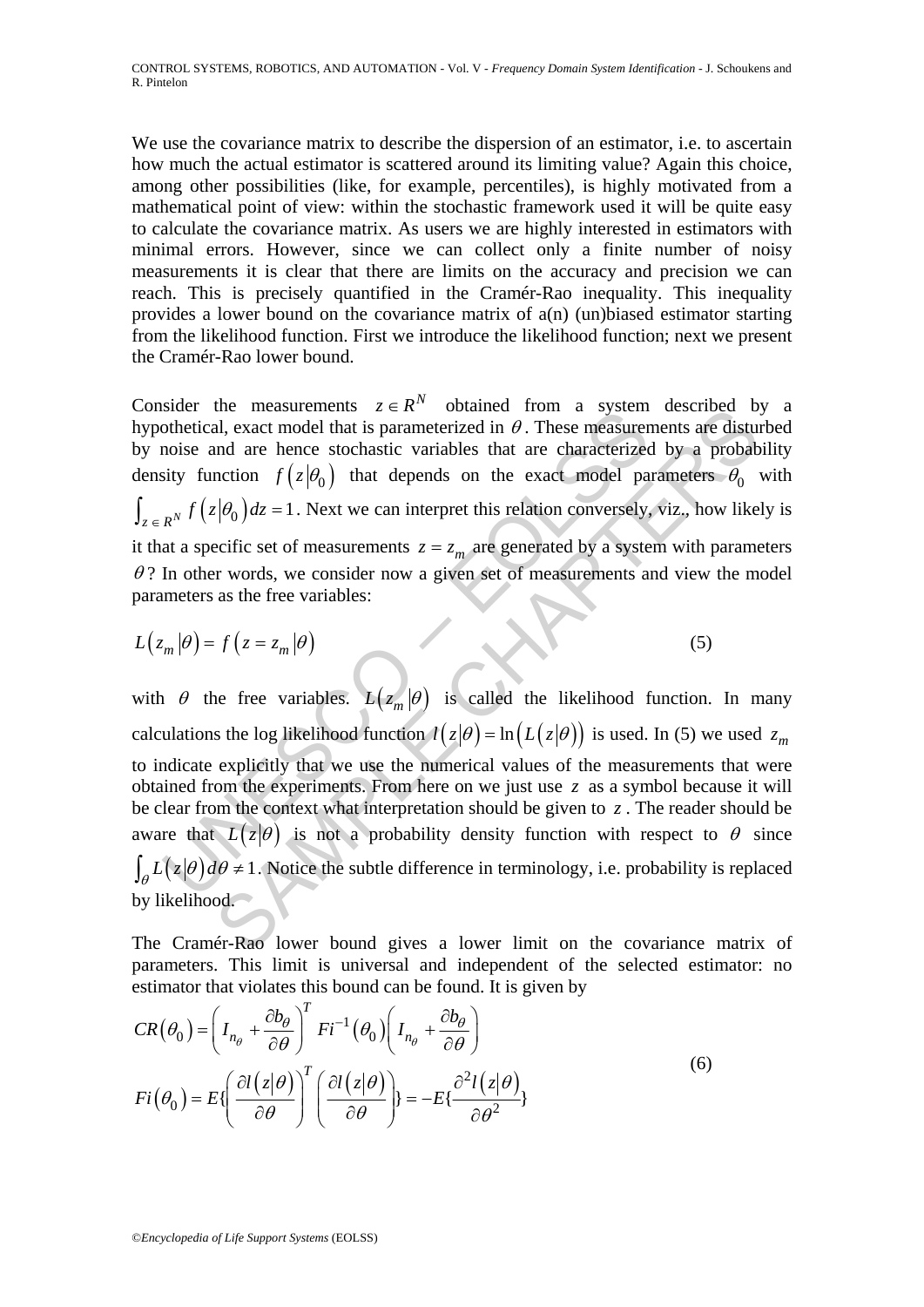The derivatives are calculated in  $\theta = \theta_0$ , and  $b_\theta = E\{\hat{\theta}\} - \theta_0$  is the bias on the estimator.

 $Fi(\theta)$  is called the Fisher information matrix: it is a measure for the information in an experiment: the larger the matrix the more information there is. In (6) it is assumed that the first and second derivatives of the log likelihood function exist with respect to  $\theta$ .

Adding additional parameters to a model increases the minimum attainable uncertainty on it; the Cramér-Rao lower bound will increase. Of course, these parameters may be needed to remove systematic errors so that a balance between stochastic errors and systematic errors is achieved.

This problem is studied in the model selection step of the identification procedure.

The Cramér-Rao bound is used to verify the efficiency of an estimator.

(efficiency): An unbiased estimator is called efficient if its covariance matrix is smaller than that of any other unbiased estimator.

An unbiased estimator that reaches the Cramér-Rao lower bound is also an efficient estimator. For biased estimators, the generalized expression should be used.

# **2.3. A Statistical Approach to the Estimation Problem**

s problem is studied in the model selection step of the identificatio<br>Cramér-Rao bound is used to verify the efficiency of an estimator<br>(*efficiency*): An unbiased estimator is called efficient if its co<br>smaller than that Em is studied in the model selection step of the identification procedure.<br>
Fir-Rao bound is used to verify the efficiency of an estimator.<br> *ency):* An unbiased estimator is called efficient if its covariance matri<br>
r th From the resistance example, it turns out that an intuitive approach to a parameter estimation problem can cause serious errors without even being noticed. To avoid severe mistakes, a theoretical framework is needed. Here a statistical development of the parameter estimation theory is made.

Often, four related estimators are studied: the least squares (LS) estimator, weighted least squares (WLS) estimator, maximum likelihood (ML) estimator and, finally, the Bayes estimator.

It should be clear that as mentioned before, it is still possible to use other estimators, like the least absolute values. However, a comprehensive overview of all possible techniques is beyond the scope of this chapter. For these reasons we focus on the LS, WLS and ML estimator because we will use these later on in this section.

To use the Bayes estimator, the *a priori* pdf of the unknown parameters and the pdf of the noise on the measurements are required. Although it seems, at first, quite strange that the parameters have a pdf, we use this concept regularly in daily life, where we combine observations with our past experience that indicates to us that some results or more probable than others.

The ML estimator only requires knowledge of the pdf of the noise on the measurements, and the WLS estimator can be applied optimally if the covariance matrix of the noise is known. Even if this information is lacking, the LS method is usable. Some of these estimators will be explained in more detail in the following sections.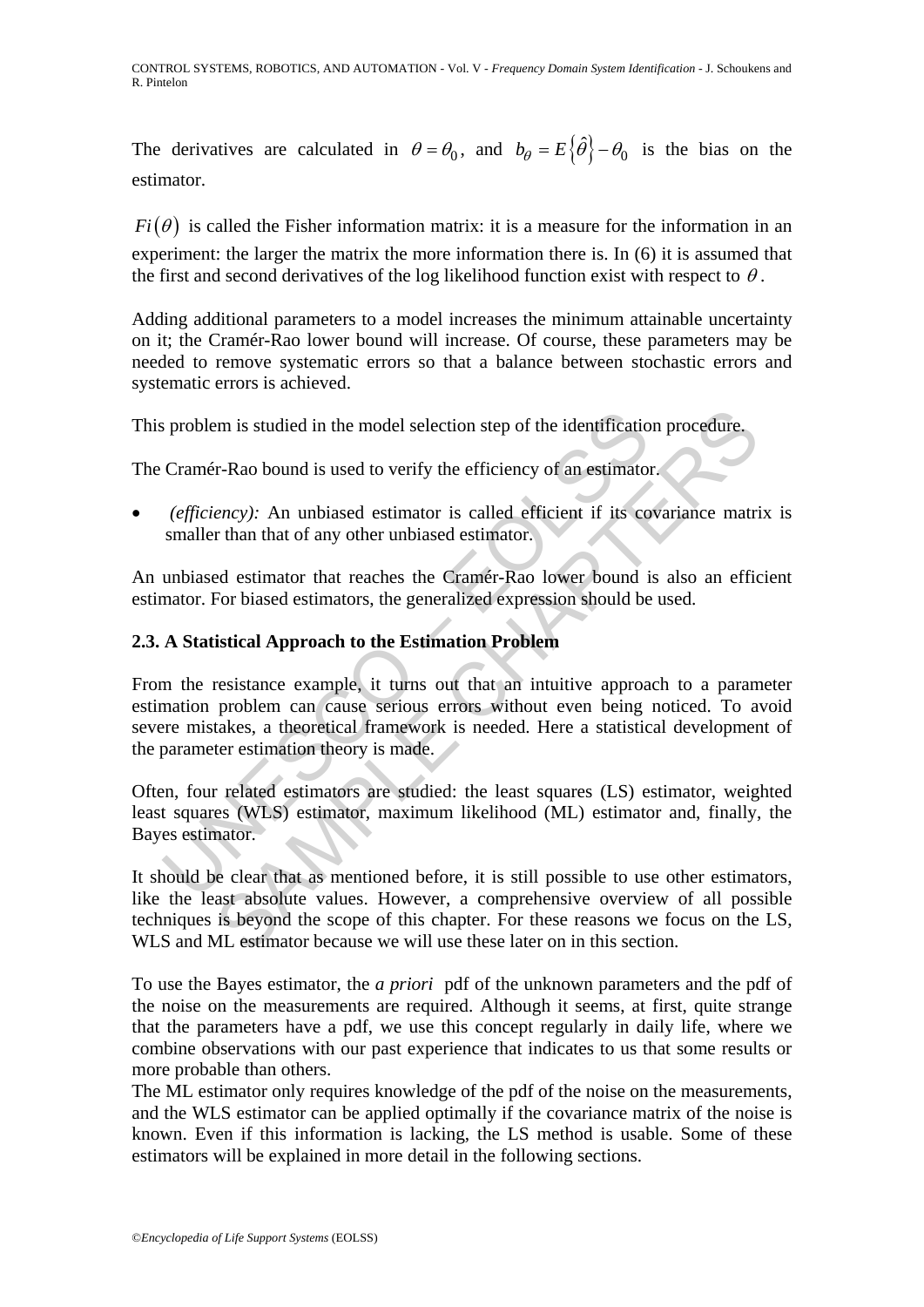- -

-

# TO ACCESS ALL THE **44 PAGES** OF THIS CHAPTER, [C](https://www.eolss.net/ebooklib/sc_cart.aspx?File=E6-43-08)[lick here](http://www.eolss.net/Eolss-sampleAllChapter.aspx)

#### **Bibliography**

*General introduction to identification theory* 

Beck, J. V. and K. J. Arnold (1977). Parameter Estimation in Engineering and Science. John Wiley and Sons, New York. [A very general introduction to identification].

Goodwin, G. C. and R. L. Payne (1977). Dynamic System Identification. Experimental Design and Data Analysis. Academic Press, New York. [Special attention is paid to experiment design].

Kendall, M. and A. Stuart (1979). Inference and Relationship, vol. 2 of The Advanced Theory of Statistics (4th ed.). Charles Griffin, London. [Basic work on statistics].

Norton, J. P. (1986). An Introduction to Identification. Academic Press, London. [A basic introduction to system identification].

Sorenson, H. W. (1980). Parameter Estimation: Principles and Problems. Marcel Dekker, New York. [A general introduction, not devoted to a specific field. Gives insight in the general identification theory].

i, J. V. and K. J. Arnold (1977). Parameter Estimation in Engineering and Sc<br>
New York. [A very general introduction to identification].<br>
New York. [A very general introduction to identification].<br>
New York. [A very genera md K. J. Arnold (1977). Parameter Estimation in Engineering and Science. John Wiley<br>ork. [A very general introduction to identification].<br>C. and R. L. Payne (1977). Dynamic System Identification. Experimental Design and<br>ad Walter, E. and L. Pronzato (1997). Identification of Parametric Models from Experimental Data. Springer, Paris. [An introduction to system identification with special attention for identifiability, experiment design, and the generation of uncertainty bounds].

*Books dealing with system identification* 

Hannan E.J. and Manfred Deistler (1988), The Statistical Theory of Linear Systems, Wiley. [A thorough statistical approach to system identification].

Johansson R., (1993). System Modeling and Identification, Prentice Hall. [A general introduction to the field of system identification].

Ljung, L. (1999). System Identification: Theory for the User (second edition). Prentice Hall, Upper Saddle River. [State of the art on time domain system identification].

Ljung, L. and T. Söderström (1983). Theory and Practice of Recursive Identification. MIT Press, Cambridge, MA. [An introduction to recursive (online) identification].

Pintelon R. and J. Schoukens (2001). System Identification: a Frequency Domain Approach. IEEE Press. [State of the art of frequency domain system identification].

Söderström, T. and P. Stoica (1989). System Identification. Prentice-Hall, Englewood Cliffs. [State of the art of timde domain system identification].

#### **Biographical Sketches**

**Johan Schoukens** was born in Belgium in 1957. He received the degree of engineer in 1980 and the degree of doctor in applied sciences in 1985, both from the Vrije Universiteit Brussel, Brussels, Belgium. He is presently professor at the Vrije Universiteit Brussel. The prime factors of his interest are in the field of system identification for linear and nonlinear systems, and growing tomatoes in his green house.